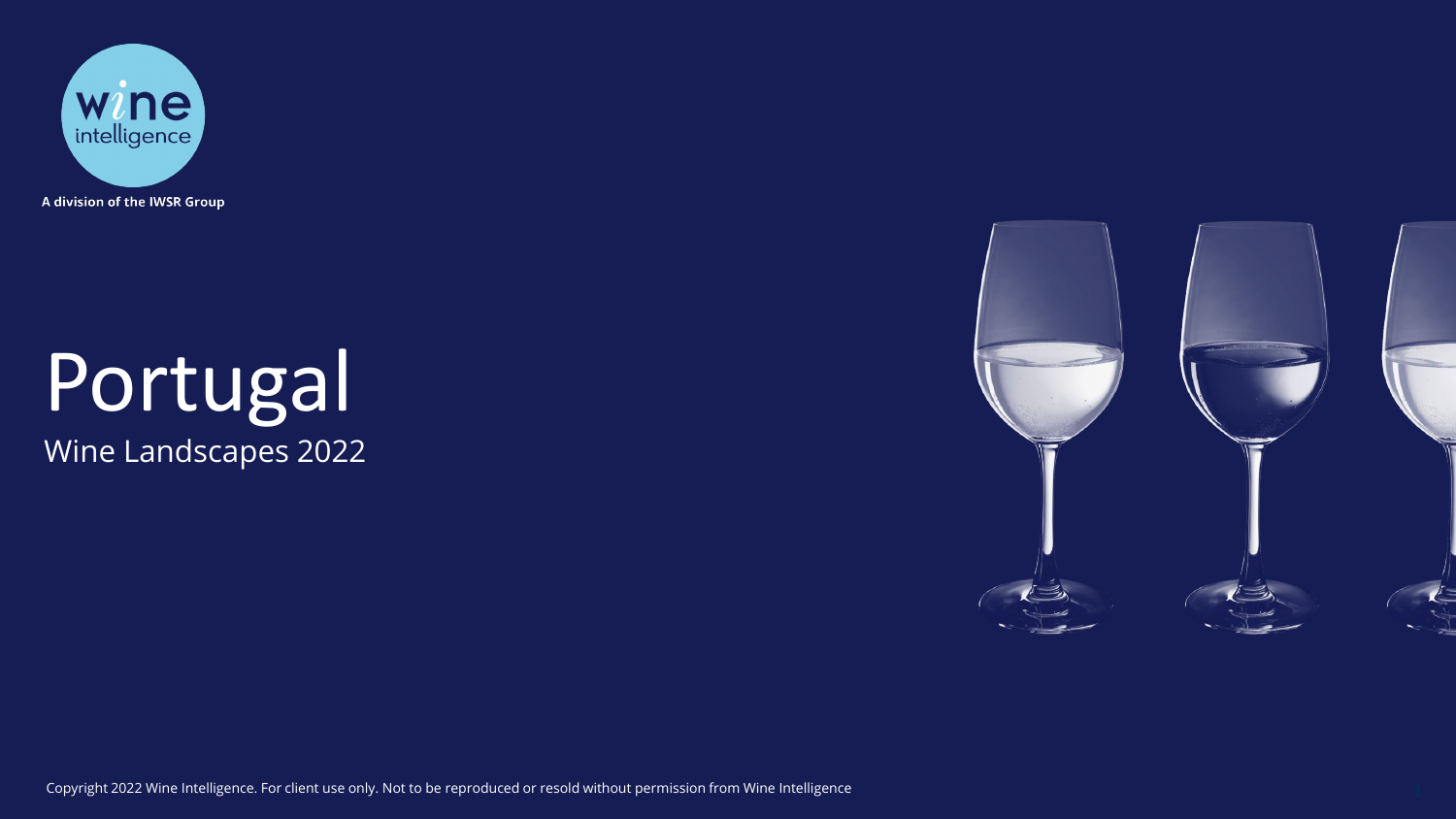#### **PRICING**



#### **Options to pay online or via invoice**

[Learn more about Report Credit Bundles, which can be used to buy multiple](https://www.wineintelligence.com/downloads/report-credit-bundle/) reports and save 30% on the price of buying reports individually.

**.**  Please contact [reports-shop@wineintelligence.com](mailto:reports-shop@wineintelligence.com) to enquire.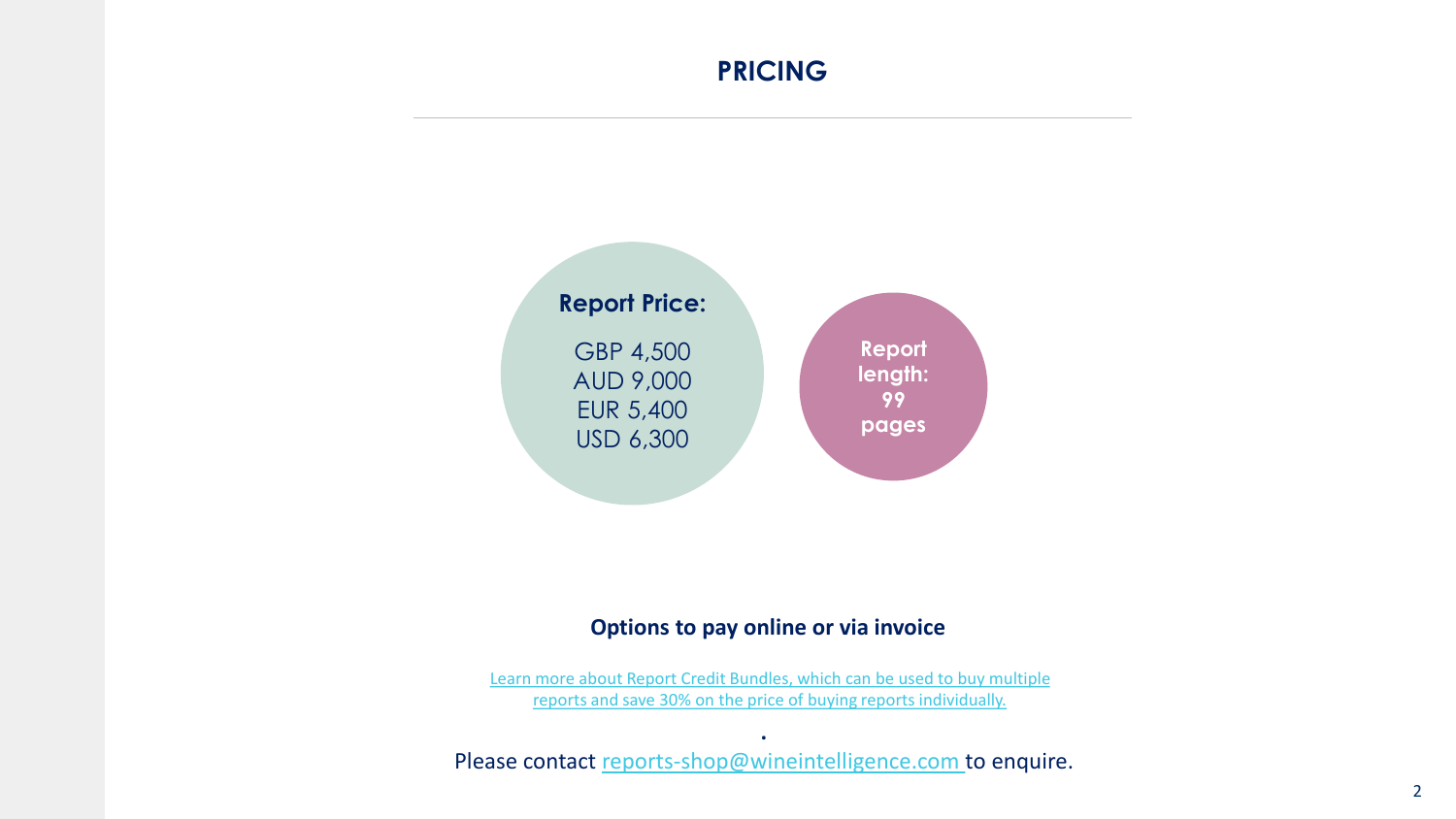### WHAT'S NEW IN LANDSCAPE REPORTS?

For 2022 we will be expanding and upgrading our market leading Landscapes report series to include:

•More volume and value trend data about the wine category as part of total beverage alcohol

•Volume trend split by on-premise and off-premise

•E-commerce sales volumes

•Forecasts to 2025

•More hot topics including packaging, consumer segmentation and premiums

•Plus all the usual Wine Intelligence consumer usage and attitude tracking, including brand health

•Opportunity and Threat analysis

•Wine Intelligence expert view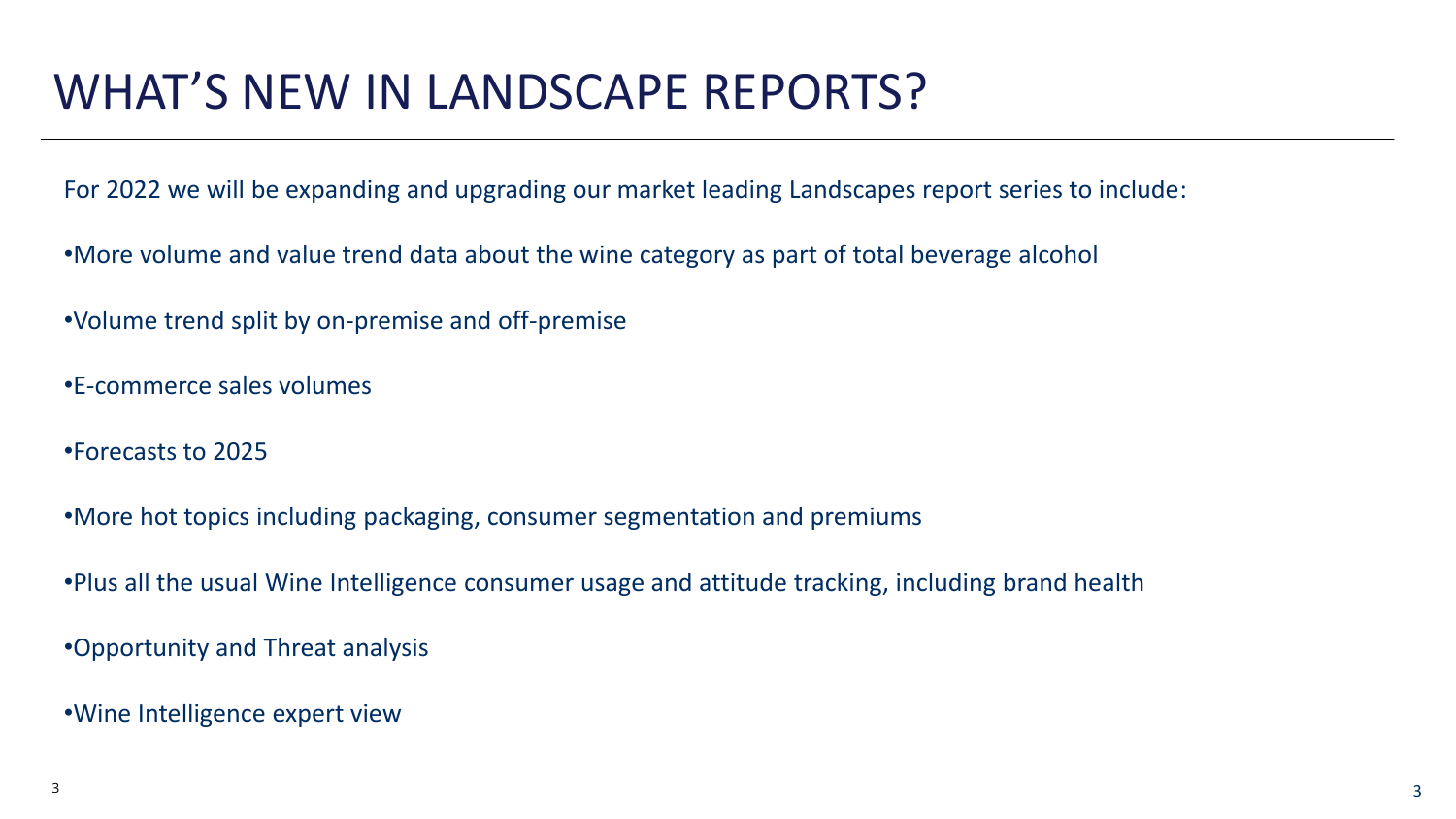#### **Contents**

Wine Intelligence Viewpoint 05

44

Drinking Repertoire

Hot Topic: Exclusive Brands 92

07

Management Summary

53

Wine -buying **Behaviours** 

Research Methodology 96

19

Market Data

69

Wine Views & Attitudes

39

Market Demographics

Brand Health 76

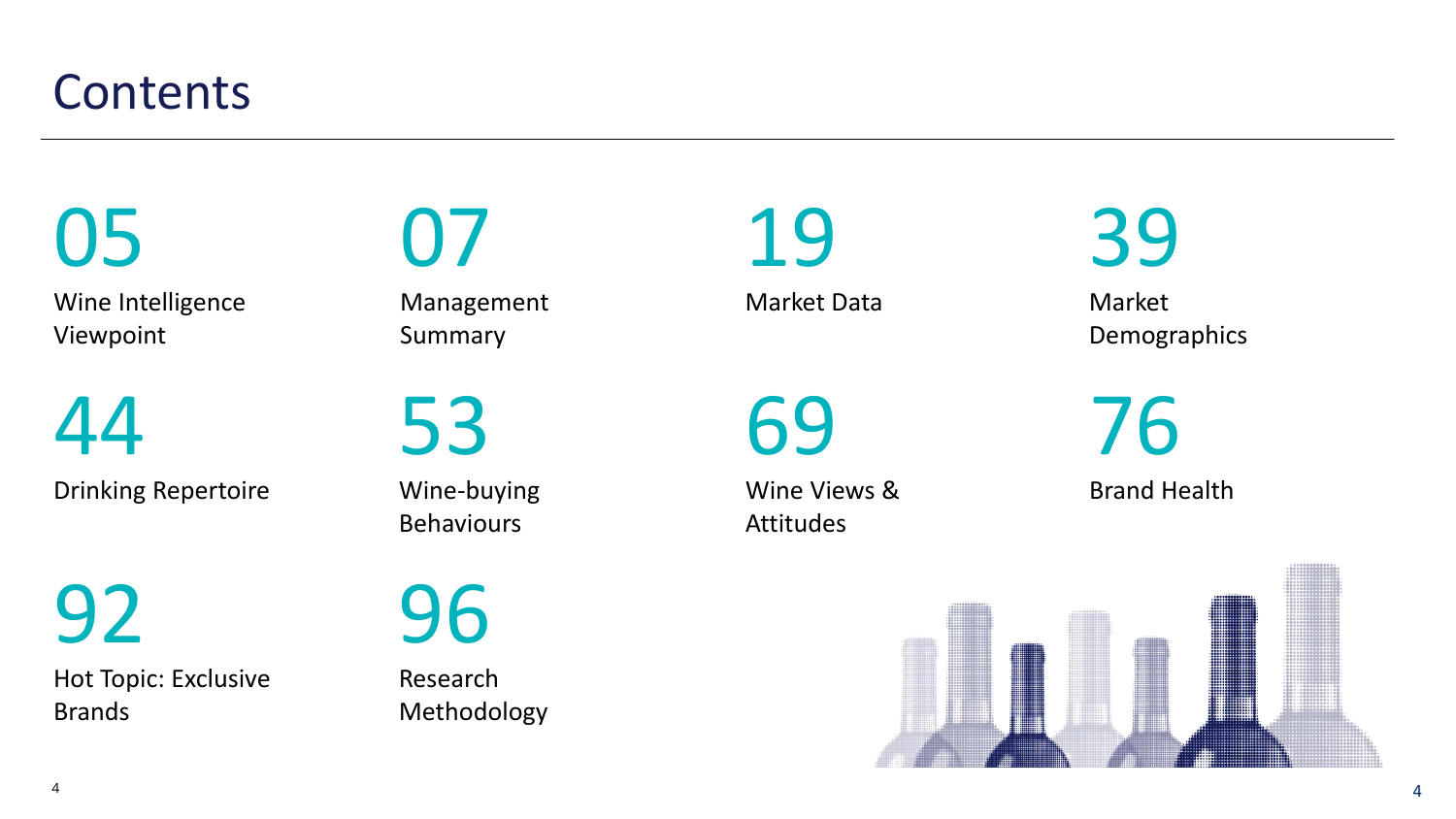#### EXAMPLE SLIDE: Market overview (From Wine Intelligence compass wine market attractiveness model 2021)

Portugal: 14<sup>th</sup> largest wine market, ranked 32nd for market attractiveness



5 **Wine Intelligence** Portugal Wine Landscapes 2022 **Copyright 2022** – Wine Intelligence – For client use only. Not to be reproduced or resold without permission from Wine Intelligence.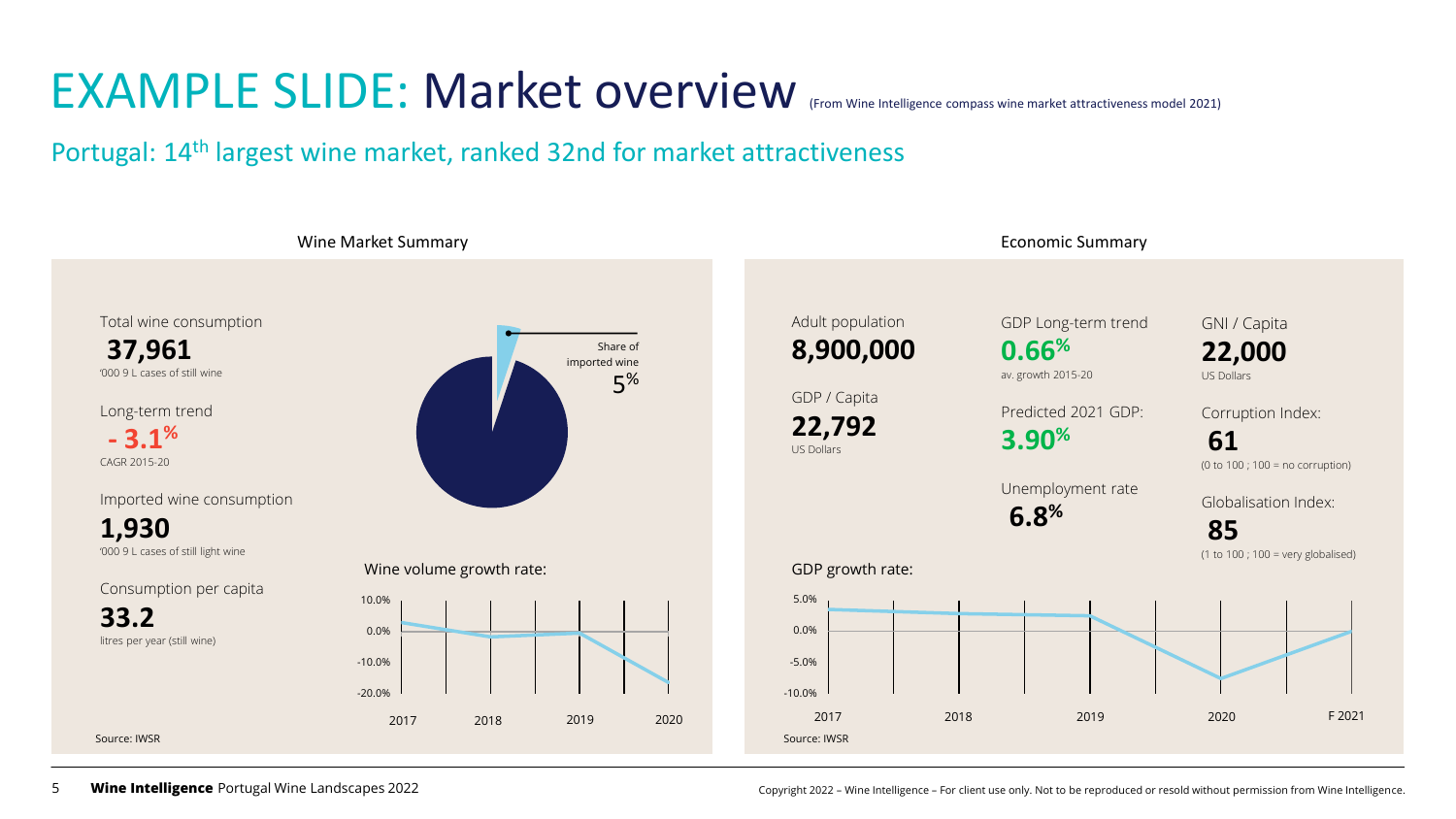### Research methodology: Quantitative

- The data was collected in Portugal in Nov '18, Oct '20 and Oct '21
- Data was gathered via Wine Intelligence's Vinitrac® online survey
- Respondents were screened to ensure that they were at least 18 years old; drank red, white or rosé wine at least once a month; and bought wine in the off-trade or in the on-trade
- Invalid respondents (those who sped through the survey or gave inconsistent answers to selected questions) were removed before analysis
- The data is representative of Portuguese regular wine drinkers in terms of gender, age and region
- The distribution of the sample is shown in the table:

|        |              | 2018        | 2020        | 2021        |
|--------|--------------|-------------|-------------|-------------|
|        | $n =$        | $(n=1,001)$ | $(n=1,000)$ | $(n=1,000)$ |
| Gender | Male         | 55%         | 56%         | 51%         |
|        | Female       | 45%         | 44%         | 49%         |
|        | Total        | 100%        | 100%        | 100%        |
| Age    | 18-24        | 2%          | 2%          | 3%          |
|        | 25-34        | <b>11%</b>  | 13%         | <b>11%</b>  |
|        | 35-44        | 18%         | 19%         | 16%         |
|        | 45-54        | 19%         | 20%         | 18%         |
|        | 55-64        | 21%         | 19%         | 19%         |
|        | 65 and over  | 29%         | 27%         | 33%         |
|        | Total        | 100%        | 100%        | 100%        |
| Region | <b>North</b> | 33%         | 37%         | 37%         |
|        | Center       | 47%         | 46%         | 45%         |
|        | South        | 17%         | <b>15%</b>  | 16%         |
|        | Islands      | 4%          | 2%          | 3%          |
|        | Total        | 100%        | 100%        | 100%        |

Source: Wine Intelligence, Vinitrac®, Nov '18, Oct '20, Oct '21, (n≥1,000), Portuguese regular wine drinkers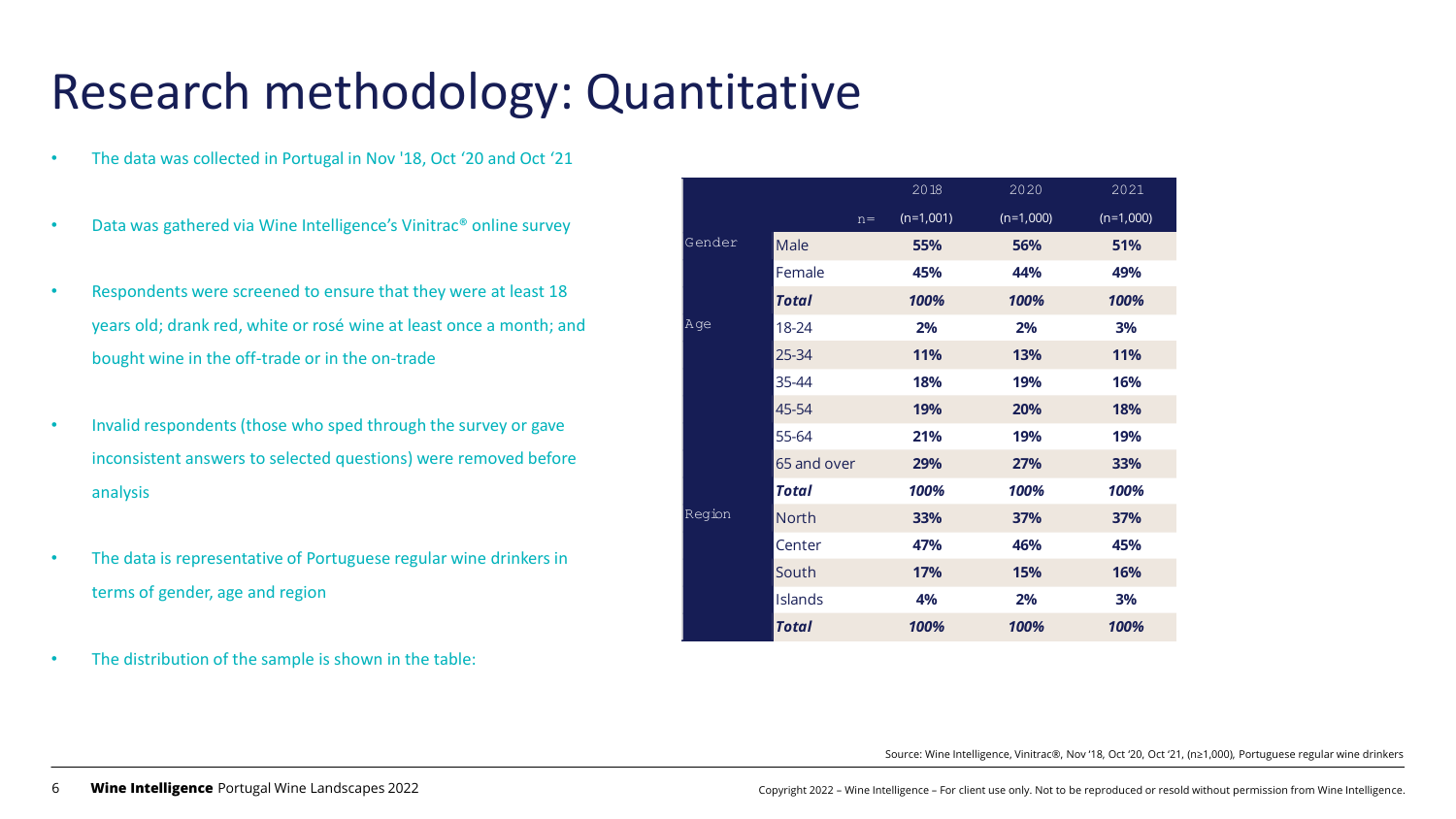## Research methodology: Qualitative

- Market Interviews were conducted with four experienced industry professionals in the Portuguese wine trade in 2022
- Interviews followed a pre-determined discussion guide, and covered overall market trends, opportunities for different wine styles, retail channels and pricing
- The six interviewees were wine industry professionals working within the market in different roles:
	- 1 x Director at a Wine Distributor
	- 1 x Regional Commission
	- 1 x Director at a Wine Producer
	- 1 x Director of a Producer and Distributor